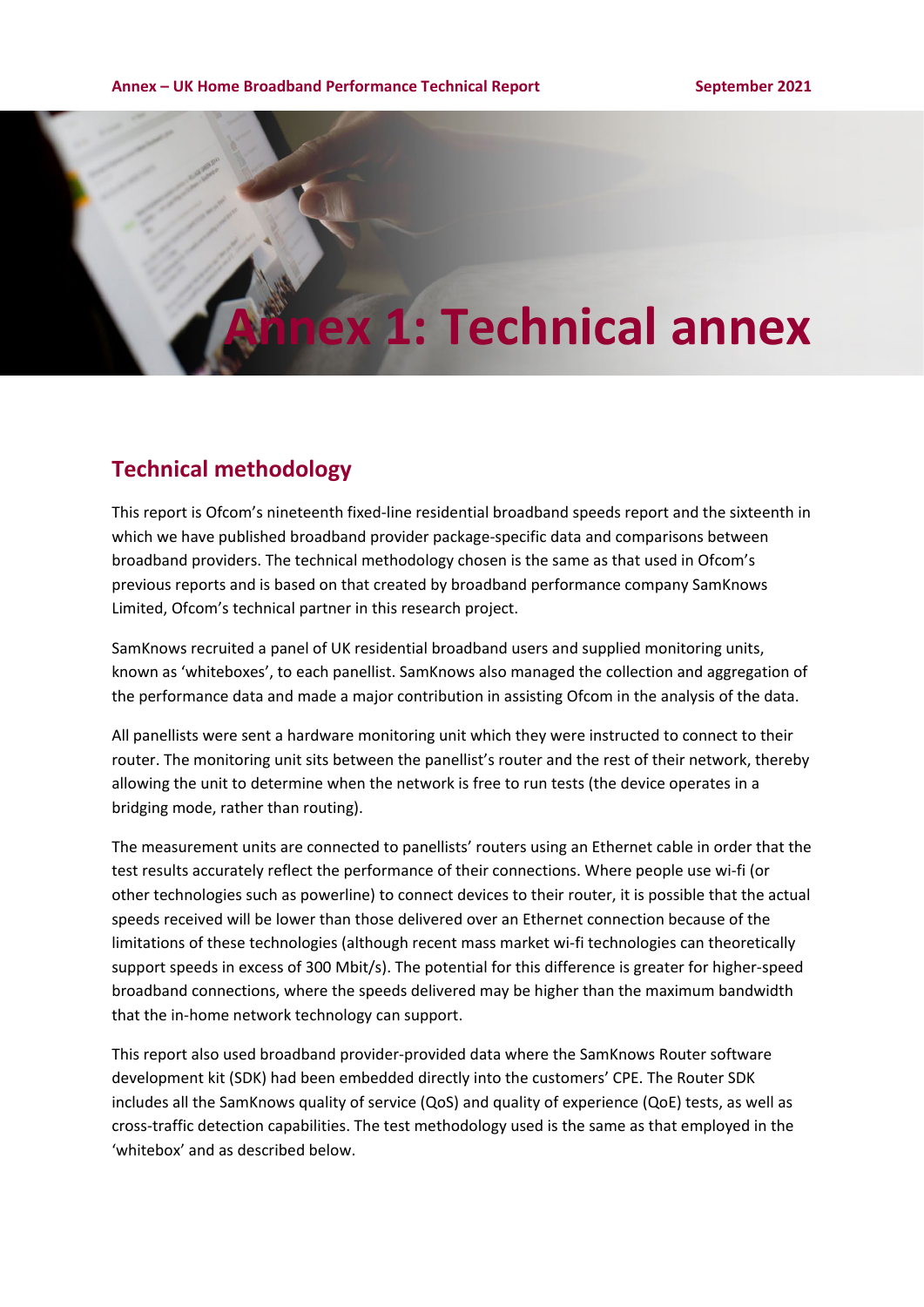#### **Annex – UK Home Broadband Performance Technical Report September 2021**

SamKnows developed a customised OpenWRT firmware image which is installed on the units. At the point of delivery to the panellists, this is all that is present on the device; the physical unit contains no additional software, apart from a single script that checks for the availability of the software component at boot-up. This is beneficial both from a security perspective (everything is destroyed when the power is lost) and from a support perspective (any problems with a unit's configuration can be undone simply by power-cycling it). New versions of the software can be delivered remotely without requiring a reboot.

Software within the unit then performed a range of tests to a set schedule, with individual panellists running up to 63,000 (generally around 56,000) separate tests over the course of a day. The software was configured to identify other network activity and not to run tests when such activity was detected. This avoided compromising results by running tests at a time when bandwidth was being used by other internet-connected devices in the household (including those using a wireless connection).

The software uses a combination of standard UNIX tools and custom code developed in C and C++.

All monitoring units maintain accurate time using Network Time Protocol (NTP).

We believe that this technical methodology is robust as it does not rely on monitoring solutions that do not account for the impact on speed of PC set-up, or for having more than one computer using a broadband connection.

### **Speed tests**

The project uses speed tests with multiple concurrent transmission control protocol (TCP) connections to assess the capacity of the user's broadband connection.

Speed tests run for a fixed duration of 10 seconds if the user's broadband connection is not subject to a data cap or has had it lifted for the purposes of this project. Fixed-duration speed tests ensure comparability across broadband connections regardless of their access speed.

On connections slower than 30 Mbit/s, units download 6 MB using separate TCP sessions (in parallel), or transfer for 10 seconds (whichever is reached first). Connections faster than 30 Mbit/s but slower than 50 Mbit/s will transfer an increased amount during the downstream throughput test. This amount is up to 12 MB or 10 seconds (whichever is reached first). Connections of 50 Mbit/s or faster are all without data caps and therefore employ the full 10-second speed test.

The nature of the protocols used on the internet means that during a file download the speed at which data is sent is gradually increased until a stable speed is achieved. To measure this stable speed, our tests exclude the period of the speed ramp-up. The exact way in which the speed rampup occurs on different networks may lead to slight variations in the accuracy with which the stable speed can be measured.

An initial lead-in period is used to ensure that TCP window sizes are increased before measurements are made. Multi-thread tests were run 12 times per day, once every three hours in off-peak periods and once every hour at peak times. We found that, typically, the download speeds achieved using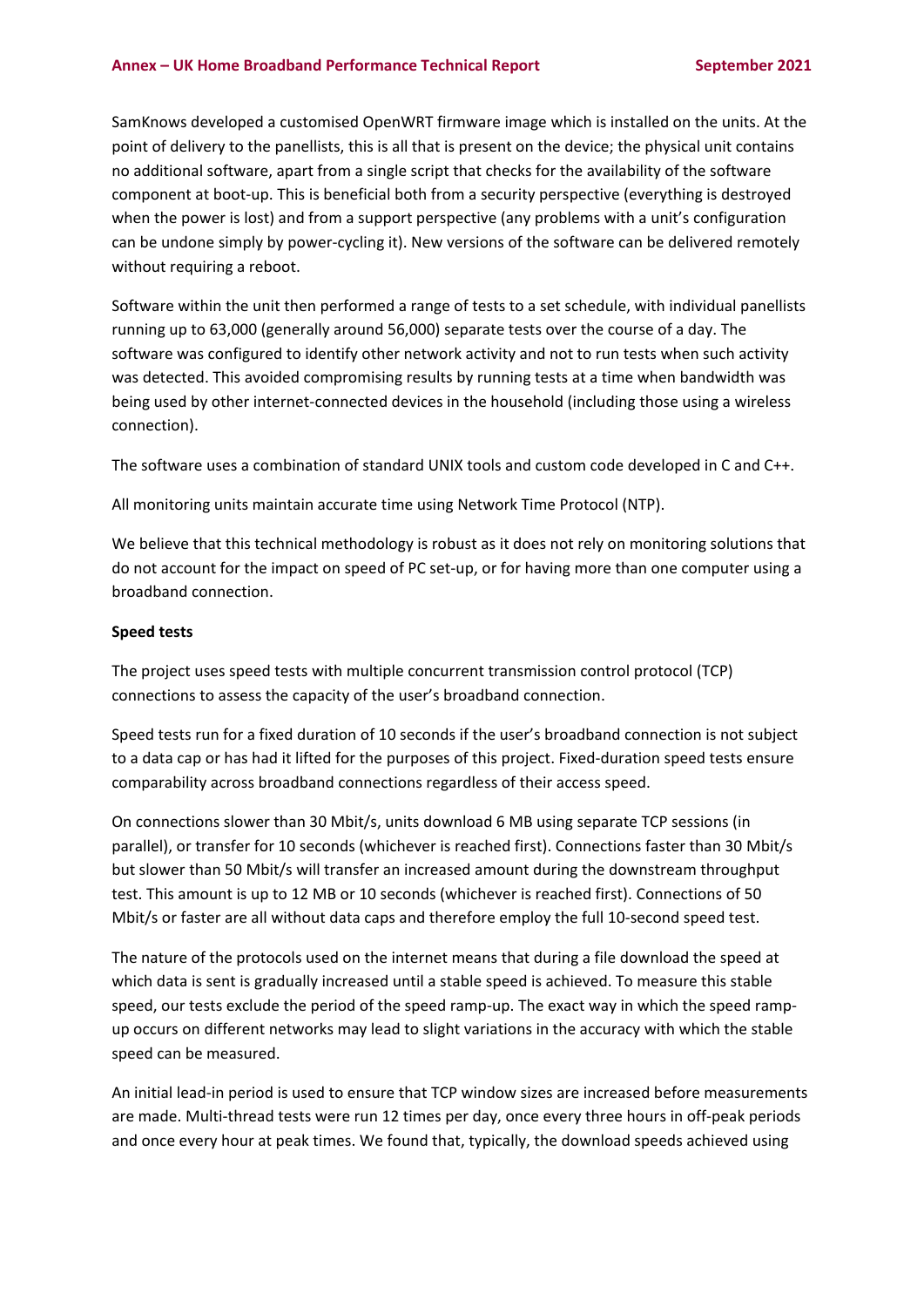the multi-thread tests in the early hours of the day determine the maximum speed the line can support.

Additionally, it is understood that some broadband providers operate transparent HTTP proxy servers on their networks. To overcome this, the web servers are configured to respond with the following headers, which should disable caching in standards-compliant proxy servers:

*Cache-Control: "private, pre-check=0, post-check=0, max-age=0"*

*Expires: 0*

### *Pragma: no-cache*

As with the download tests, connections with upload speeds slower than 10 Mbit/s upload 3MB or transfer data for 10 seconds (whichever is reached first). Connections with upload speeds higher than 10 Mbit/s and lower than 20 Mbit/s upload 6MB or transfer data for 10 seconds (whichever is reached first). Connections with upload speeds higher than 20 Mbit/s employ the full 10-second speed test. Four speed-test servers are deployed in data centres in London to handle the traffic. 40 Gbit/s of capacity is shared between these servers. Each server is monitored for excessive network load and for CPU, disk and memory load.

The test results gathered by each server are compared against one another daily, to ensure that there is no significant variation in the speed attainable per server. Units cycle through the speed-test servers in a round-robin fashion when testing.

## **Testing web page loading times**

The test downloaded the HTML and media assets of a simple web page hosted on a SamKnowsmanaged server. This makes use of up to eight concurrent TCP connections to fetch the assets. Both tests make use of libcurl.

The time in milliseconds to receive the complete response from the web server is recorded, as well as any failed attempts. A failed attempt is deemed to be one where the web server cannot be reached, or where a HTTP status code of something other than 213 is encountered.

Tests were run every hour.

## **Testing latency, packet loss and jitter**

A bespoke application was used to test latency and packet loss. The application was designed to run continuously to get a statistically robust set of data. The test used UDP rather than ICMP and sent approximately 2000 packets every hour.

Some broadband connections suffer from excessive latency and packet loss when the connection is being heavily used to download or upload data. In normal operation, the SamKnows UDP latency and packet loss test is paused during other tests, to ensure that the latency and loss statistics are not adversely impacted by these tests. When configured to report the latency-under-load metric, the UDP latency and loss test sends and receives packets during our download and upload speed tests,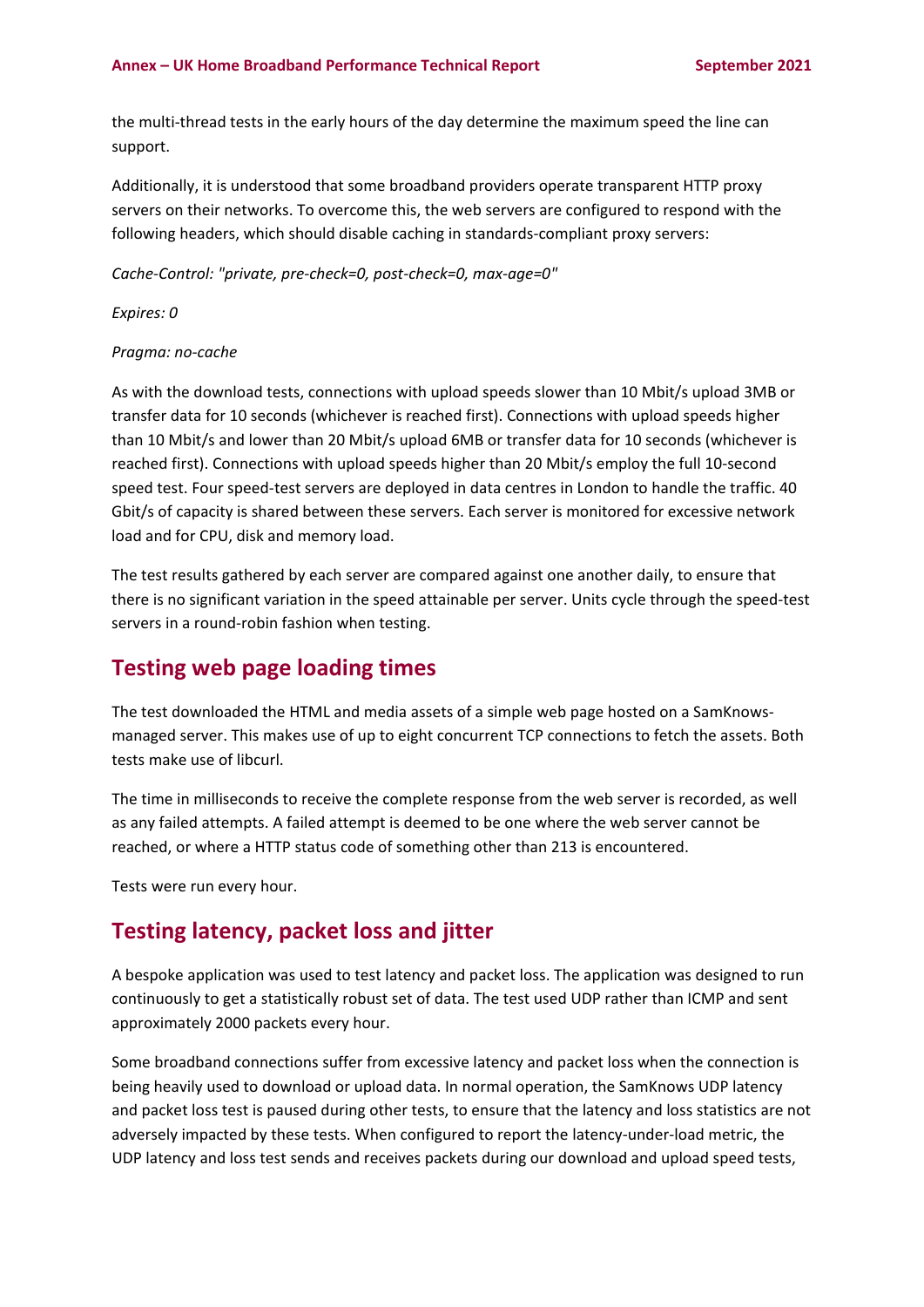reporting latency and loss statistics (as 'latency under load') after each test as a separate metric, depending on the direction of the test.

The test also records instances of contiguous packet loss events. These are termed 'disconnections'. The duration of the disconnection event will vary by its cause – a minor routing issue may cause only a few seconds' disconnection, whereas a modem losing synchronisation with the telephone exchange may result in a 30-second disconnection.

Another bespoke application was used to test jitter. This application sends 500 packets upstream and 500 packets downstream via UDP, every hour, and records the number of packets it sent and received (thereby providing a loss rate), and the jitter observed for packets it received from the server. The server does the same, but with the reverse traffic flow, thus providing bi-directional loss and jitter.

## **Testing recursive DNS resolver responsiveness and failures**

Testing a broadband provider's recursive DNS resolution can be accomplished using many tools, such as nslookup, dnsip and dig. A custom DNS measurement client is used so that we can support regular UDP-based DNS queries, as well as emerging standards such as DNS-over-HTTPS and DNSover-TLS.

For regular UDP-based DNS queries, as used in this report, the whitebox will honour the DNS servers offered by the home router over DHCP. This router may provide the DNS servers of the broadband provider directly, or it may provide its own IP address and then proxy the DNS requests upstream. In all cases, we record the DNS server IP address that the router provided over DHCP.

The tests record the number of milliseconds for a successful result to be returned. A successful result is deemed to be one when an IP address is returned (the validity of the IP address is not checked). A failure is recorded whenever the DNS server could not be reached, or an IP address was not returned. The hostnames of four popular websites were queried every hour.

## **Testing Netflix video streaming performance**

The Netflix test is an application-specific test, supporting the streaming of binary data from Netflix's servers using the same CDN selection logic that their real client uses. The test has been developed in direct cooperation with Netflix.

The test begins by calling a Netflix-hosted web-based API. This API examines the client's source IP address and uses the existing proprietary internal Netflix logic to determine from which Netflix server this user's IP address would normally be served content. This logic will consider the broadband provider and geographic location of the requesting IP address. Where the broadband provider participates in Netflix's Open Connect programme, it is likely that one of these servers will be used. The API will return to the client a HTTP 302 redirect to a 25MB binary file hosted on the applicable content server.

The test then establishes a HTTP connection to the returned server and attempts to fetch the 25MB binary file. This runs for a fixed 20 seconds of real time. HTTP pipelining is used to request multiple copies of the 25MB binary, ensuring that if the payload is exhausted before the 10 seconds are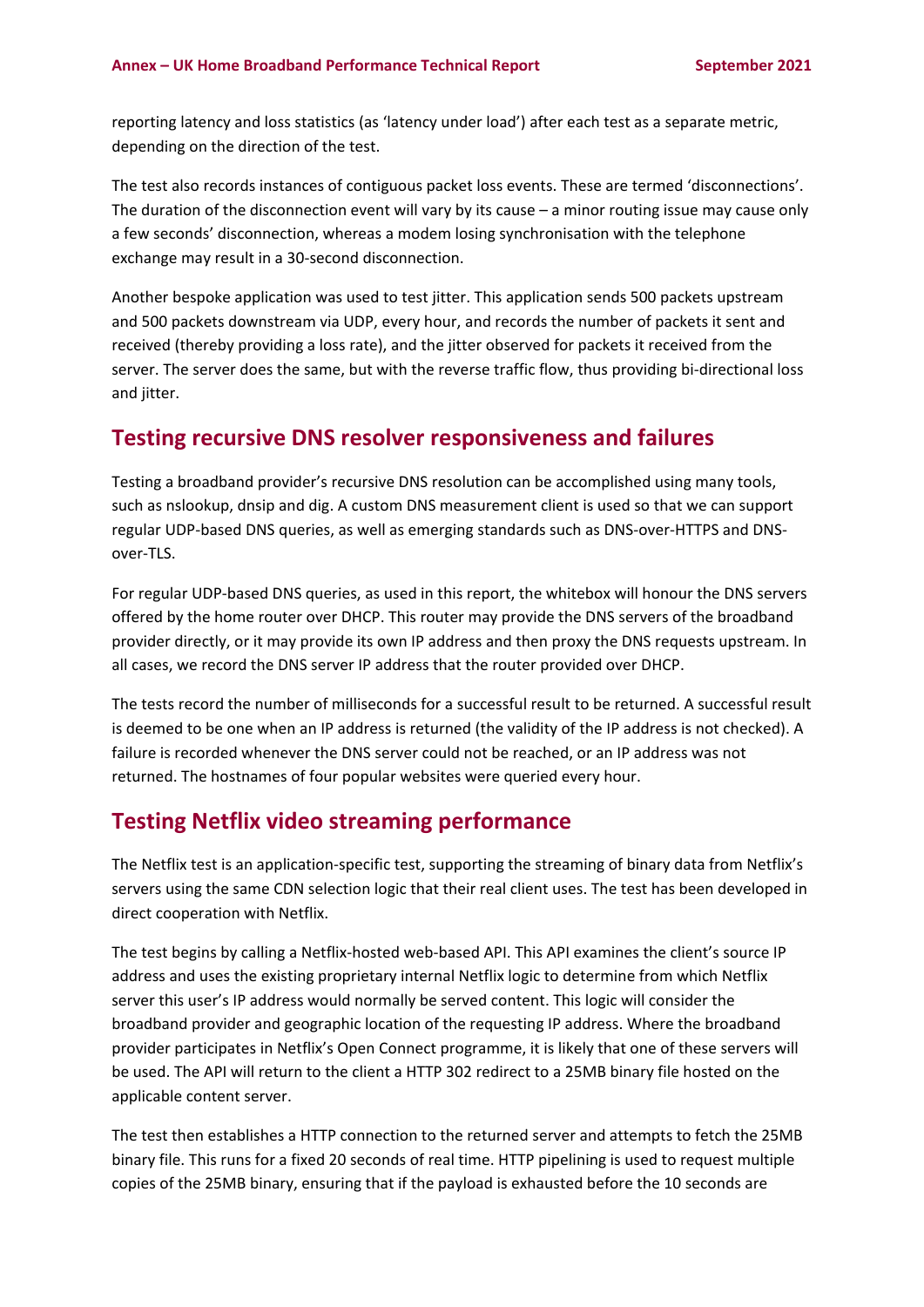complete, we can continue receiving more data. The client downloads data at full rate throughout; no client-side throttling takes place.

It is important to note that this 25MB binary content does not contain video or audio; it is just random binary data. However, with knowledge of the bitrates that Netflix streams content at, we can treat the binary as if it were video/audio content operating at a fixed rate. This allows us to determine the amount of data consumed for each frame of video (at a set bitrate) and the duration that it represents. Using this, we can then infer when a stall occurred (by examining when our simulated video stream has fallen behind real time). The test currently simulates videos at bitrates of 235 Kbit/s, 375 Kbit/s, 560 Kbit/s, 750 Kbit/s, 1,050 Kbit/s, 1,750 Kbit/s, 2,350 Kbit/s, 3,000 Kbit/s, 4,500 Kbit/s, 6,000 Kbit/s and 15,600 Kbit/s.

The test captures the 'bitrate reliably streamed' (the highest quality video that can be streamed without rebuffering events), the download speed from the Netflix Open Connect Appliance and the video start-up delay.

## **Connections with usage caps**

Some of the test units were deployed on broadband connections with relatively low usage caps. To avoid using a significant proportion of the available download limit each month, the test schedule for the test units on these connections was reduced.

## **Research methodology**

The performance data in this report are taken from a base of 2,541. This includes data from 2,084 panellists on SamKnows' independent global platform, SamKnows One, who had a broadband monitoring unit connected to their routers in March 2021, 436 panellists who had the SamKnows SDK embedded into their CPE and 21 broadband monitoring units connected as part of an ISP's private panel. Ofcom's definitions of geographic broadband markets use the definitions for the wholesale broadband access (WBA) market review. These were an important consideration in recruiting our panel and applying statistical analysis, because they enabled us to ensure that our panel was representative of the UK residential broadband market overall, and facilitated like-for-like comparison between broadband provider packages:

- Each panellist was assigned to one of the geographic markets, and we weighted the analysis accordingly to ensure that our overall findings were representative of UK residential broadband performance overall (for example, as Market A represents around 1% of UK premises, we ensured that performance data from panellists in Market A contributed 1% towards the overall computation of UK residential broadband performance).
- For comparisons of broadband provider package performance, we used only panellists who live within geographic Market B. This means that all panellists used for the broadband provider package comparisons live in areas served by a local telephone exchange in which at least one operator other than BT is present, i.e. there is at least one local loop unbundling (LLU) operator. This avoids any potential distortions of the data by broadband providers using BT wholesale services (BT Retail, EE and Plusnet), caused by the inclusion of panellists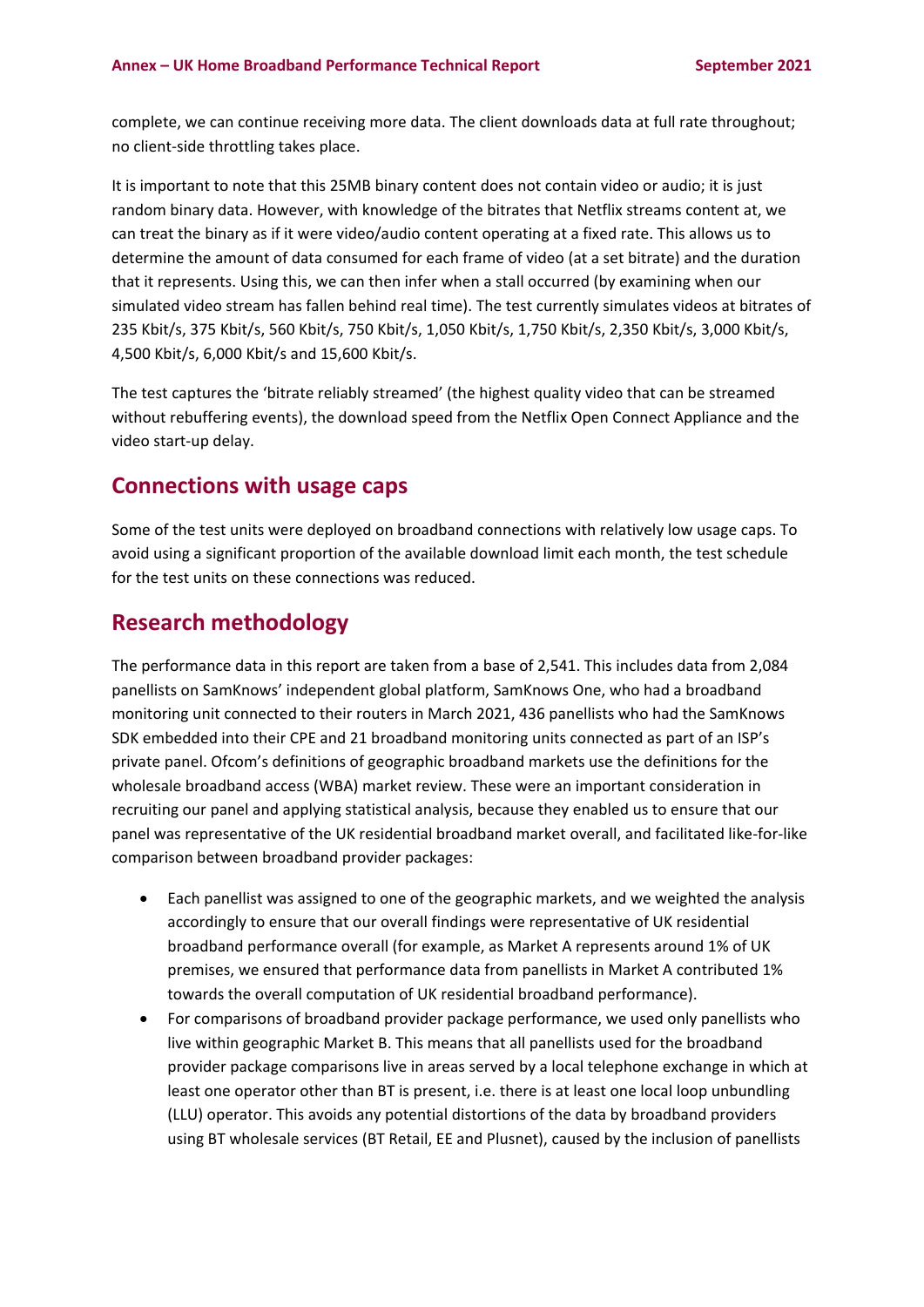who live in (typically less densely populated) Market A areas, and to whom LLU services are not available.

We have used statistical techniques to adjust our results to ensure that they are representative of the overall UK broadband population. This includes weighting the results from our panel by rural/urban, distance from exchange, geographic market definition and broadband provider. For the provider-specific comparisons we have also 'normalised' the data for ADSL operators by distance from exchange (using the straight-line distance from the panellist's location to the exchange), which we believe is necessary to provide like-for-like comparisons of broadband providers which have different customer profiles.

David Saville of Saville Rossiter-Base has assessed the research methodology and panel and helped ensure its suitability for purpose. Checks were also applied to ensure that straight-line distance was an appropriate metric for carrying out normalisation, including comparing this distance with the line attenuation. Details of the statistical methodology used are provided in Annex 2. The methods of analysis for the provider-specific comparison are based on those used in the July 2009 report which had expert review by econometrician Professor Andrew Chesher of University College London.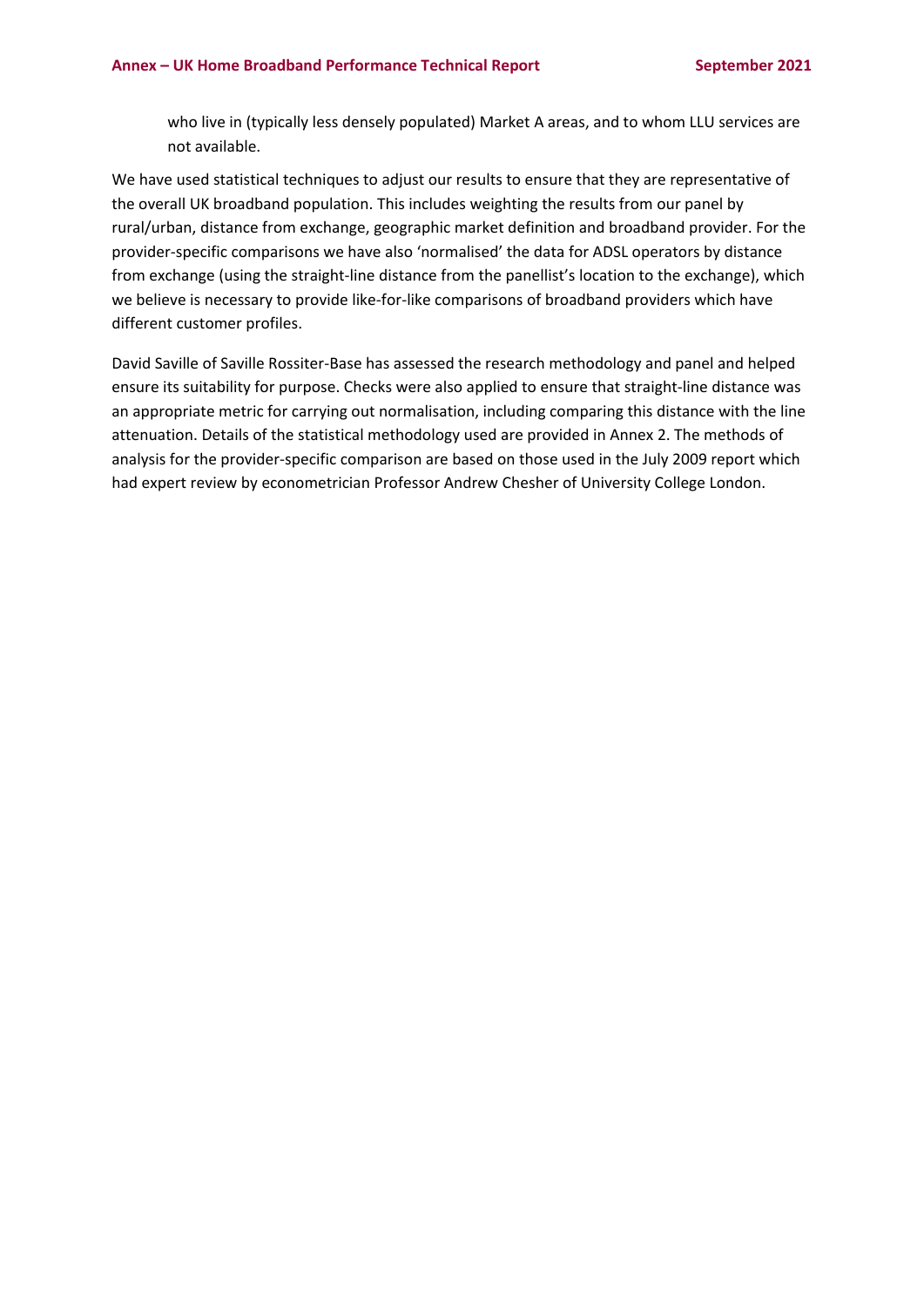# **2: Statistical annex**

## **Key statistical concepts used in this report**

This report presents the findings from research which has involved the collection and interpretation of 19.8 million data points. It has been a complex process, both technically and statistically.

The glossary in Annex 4 provides definitions of the technical terms we use throughout the report. However, knowledge of the following is important to understand how we have analysed the performance data collected.

- We present data in the report only in cases where there are sufficient data points to deliver a statistically sound result. This means that we report performance only when statistical analysis indicates that our findings are accurate enough to be useful. Accuracy is determined by the number of measurement tests undertaken, the size of the sample (number of panellists) and the variation (spread or range of results) between panellists.
- In order to acknowledge the limited accuracy of the estimates, and to ensure that we highlight only those differences that are statistically significant, for many charts we do not show a value but instead show a range around the mean value which indicates the statistical confidence we have in our results. The range we use is called a 95% confidence interval, which is a statistically derived range calculated from the standard error (which is itself calculated from the sample size and the variation within the sample). A 95% confidence interval means that if we repeated the research with a different sample, assembled in the same way, there would be a 95% probability that the mean value would be in the range shown. Where we have large samples and/or little variation within the sample, the confidence interval is much narrower than where we have smaller samples and/or large variation within the sample. Differences are reported as significant if they are significantly different as judged by a two-tailed 5% test of statistical significance. In the tables where we present differences that are statistically significant, we present differences that are significant to a 95% level of confidence and highlight those that are significant to a 99% level of confidence by using an asterisk.
- In order to ensure that the national data we present are representative of UK residential broadband users as a whole, we have weighted the data by broadband package, nation and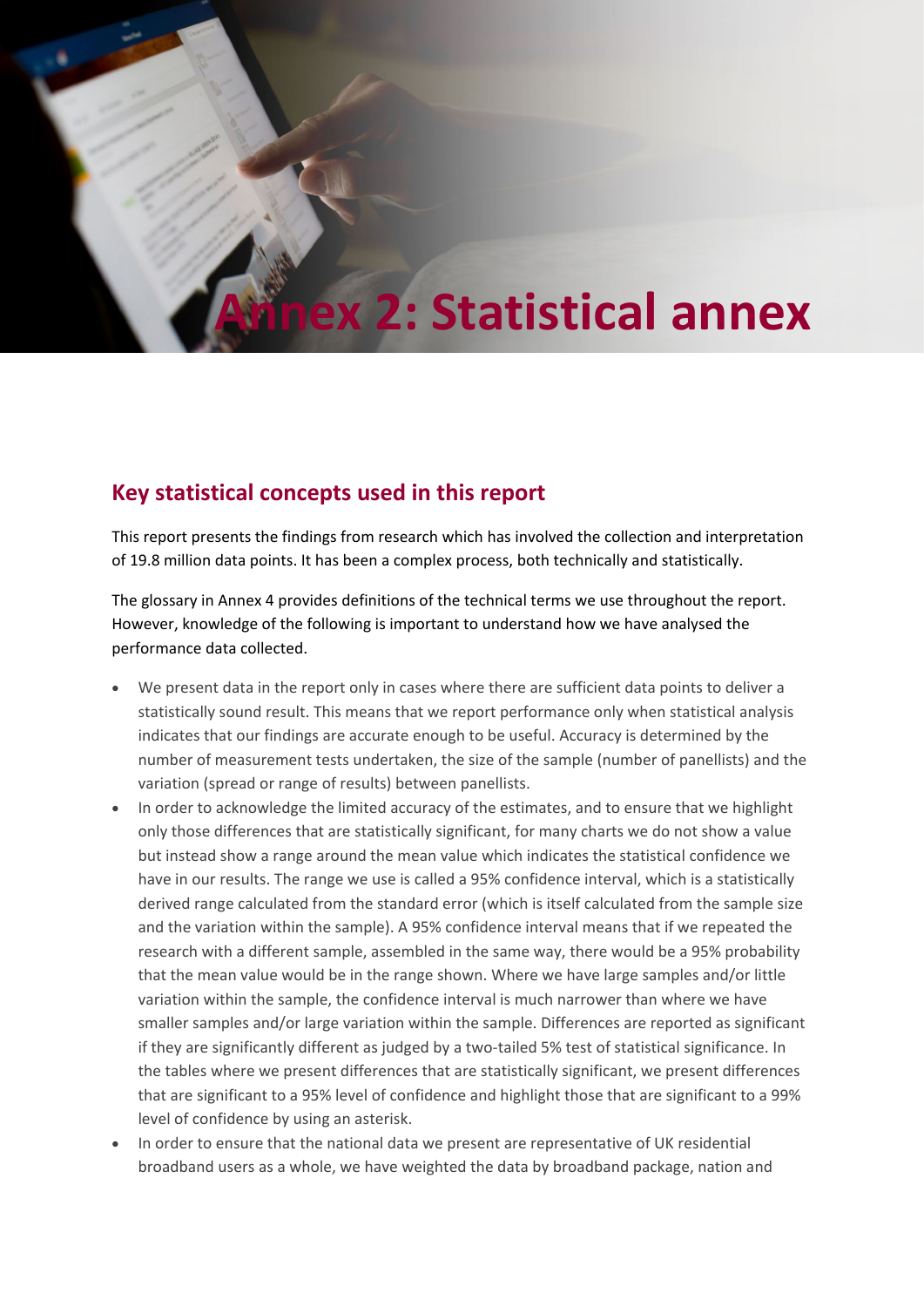rural/urban split, market classification, distance from the exchange (for ADSL packages) and maximum attainable speed (for FTTC packages).

- We have similarly weighted the data where we are comparing the performance of individual broadband packages, in order to ensure that the analysis provides a fair comparison of actual performance rather than reflecting random differences in package customer profiles in the sample.
- To ensure that comparisons between the performance of different technologies in urban and rural areas are representative of the urban and rural markets, we applied a separate weight which gave a representative sample by technology, speed tier and urbanity when making these comparisons.
- A difficulty in comparing ADSL and FTTC broadband providers is that with this technology, speed varies by the length and quality of the specific consumer's telephone line. Therefore, providers which have a higher proportion of customers in rural areas, where line lengths are typically longer, may be expected to deliver lower speeds on average than those which focus on towns and cities, simply because they have a different customer profile. For FTTC customers, the critical part of the line is that between the customer's house and the cabinet – this section of the line is copper and subject to line degradation.
- To resolve this issue, we have taken the following steps:
	- For all broadband provider package comparisons, we have included only consumers who live in an area where the exchange has been 'unbundled' by at least one LLU operator. This means that broadband providers using wholesale services (such as BT Wholesale's IP stream or Wholesale Broadband Connect products) can be compared on a like-for-like basis with LLU operators.
	- We have excluded all ADSL customers where the straight-line distance from their home to the local telephone exchange is more than 5km, to limit the impact of outliers when weighting, and we have normalised data to straight-line distance distributions.
	- Straight-line distance weighting was applied only to ADSL operators in this report and not to cable or FTTC services, where performance is less influenced by distance from the exchange.
	- For FTTC customers, we do not have adequate information on distance between cabinet and customer premises. We therefore approximate this distance by normalising data using the maximum attainable speed. The maximum attainable speed is the best speed which a line can carry and is therefore a suitable proxy for measuring the quality of the line.
	- No weights were applied to Virgin Media cable packages or FTTP packages, as these circuits are not affected by distance from the exchange or supplier cabinets.

# **Sample methodology**

A panel of UK residential broadband users was drawn from a pool of volunteers following a recruitment campaign by SamKnows. The objective was to obtain a representative panel, in order to monitor the performance of residential fixed-line broadband in the UK over a two-year period of research. In addition to obtaining a panel sufficient for monitoring changes in overall performance, the panel was recruited to enable specific analysis of the performance of the most common broadband packages in the UK, in particular higher-speed packages.

The main purposes of this recruitment have been to: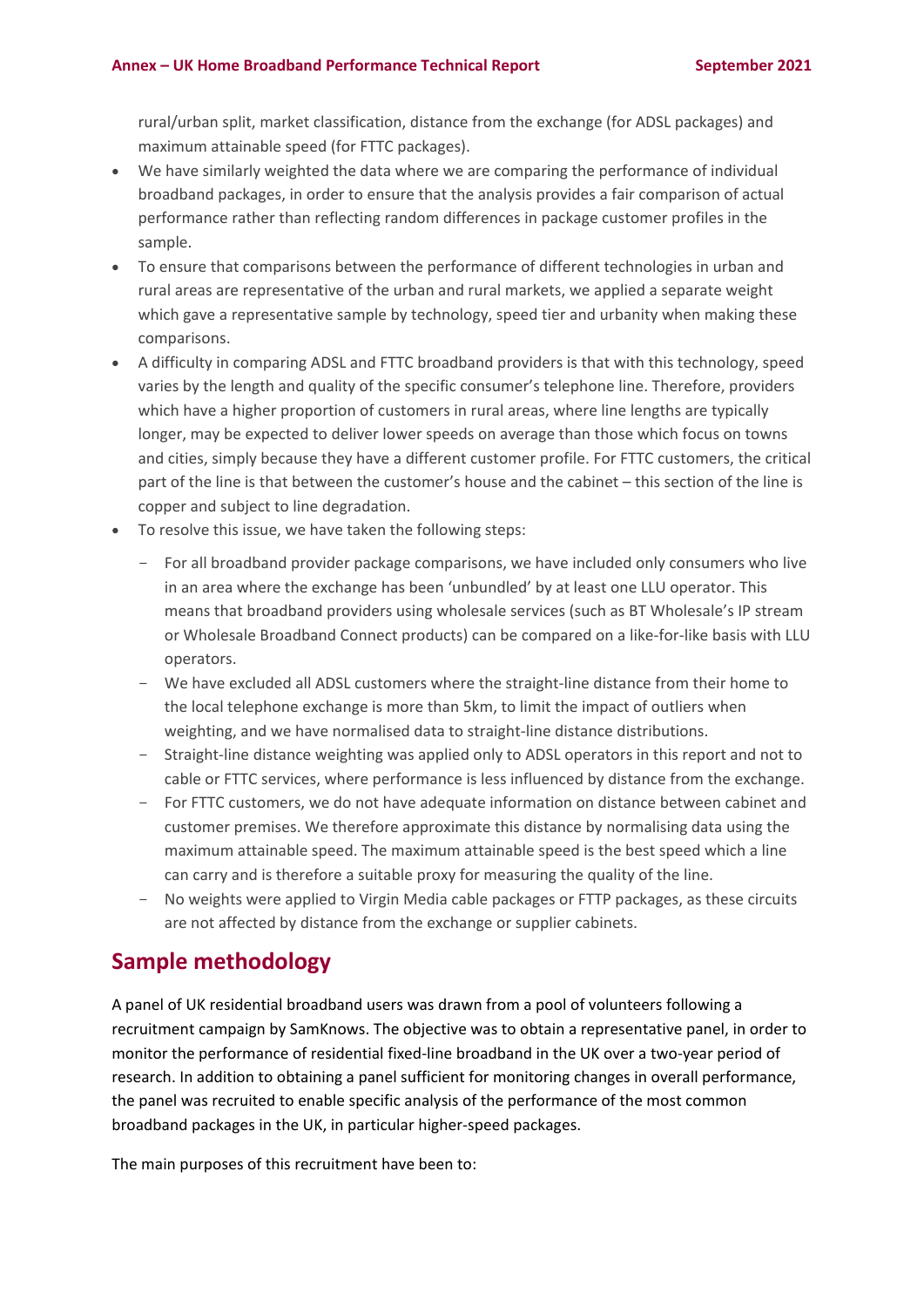- replace panellists who leave the panel due to natural attrition, such as moving to a new house or losing interest in participating in the research;
- ensure adequate samples for all broadband providers and replacing panellists who, although remaining on the panel, have decided to switch their operator and/or package. As the Ofcom panel tends to be comprised of people with an interest in telecoms, there is a strong focus on ensuring coverage of lower speeds packages; and
- enable the broadband provider-level reporting of new packages such as high-speed fibre and cable as soon as sufficient panellists can be recruited.

Due to shortfalls in some areas, SamKnows provided additional data from its independent global platform, SamKnows One. At the moment, the total active panel is 2,541 'active', meaning those who contribute results either to the broadband package or to the national analysis. 2,084 of these respondents belong to the SamKnows' panel and 436 to SamKnows' enabled embedded panel. Their data will be used for this report, but Ofcom also seeks to recruit panellists unique to the Ofcom panel to fill these gaps.

The current active panel excludes customers with packages with headline speeds of 2 Mbit/s and lower, because of the current low share of these connections (less than 0.1% of the total in November 2013). In our first round of research, conducted between October 2008 and April 2009, we found that the speeds delivered by 2 Mbit/s and less packages were consistent over time and between providers. In this report we have excluded data from ≤2 Mbit/s packages, due to their low market share.

Before they received the monitoring units, volunteers were screened and preliminary speed measurements and checks on their IP addresses were undertaken, to reduce the impact of respondents' misconceptions during sampling regarding which package they were using.

## **Definition of valid panellists and test volumes**

All measurement data were collated and stored for analysis purposes as a monthly trimmed average of the measurements obtained for each respondent for the relevant time interval (e.g. 24 hours, 8pm to 10pm weekdays, 9am to 5pm Monday to Friday). Only panellists who provided a minimum of five valid measurements across all the download speeds, upload, latency, DNS and webpage tests for the narrow 8pm to 10pm peak measurement period, and a good spread of tests throughout the day, were included in the monthly analysis. A trimmed mean was used because, for a small proportion of respondents, the occasional test result was far more than what was achievable on the line. The top and bottom 1% of results per respondents did not count towards the average.

The average number of measurements per respondent for the 24-hour multi-thread download speed tests between 1 March 2021 and 31 March 2021 was 322, from a theoretical maximum of 360 per respondent on the SamKnows panel, and a theoretical maximum of 720 per respondent on the embedded panel (i.e. if all panellists had their monitoring unit connected on 1 March and all scheduled tests were run. Tests were not run when the monitoring unit detected concurrent use of the bandwidth).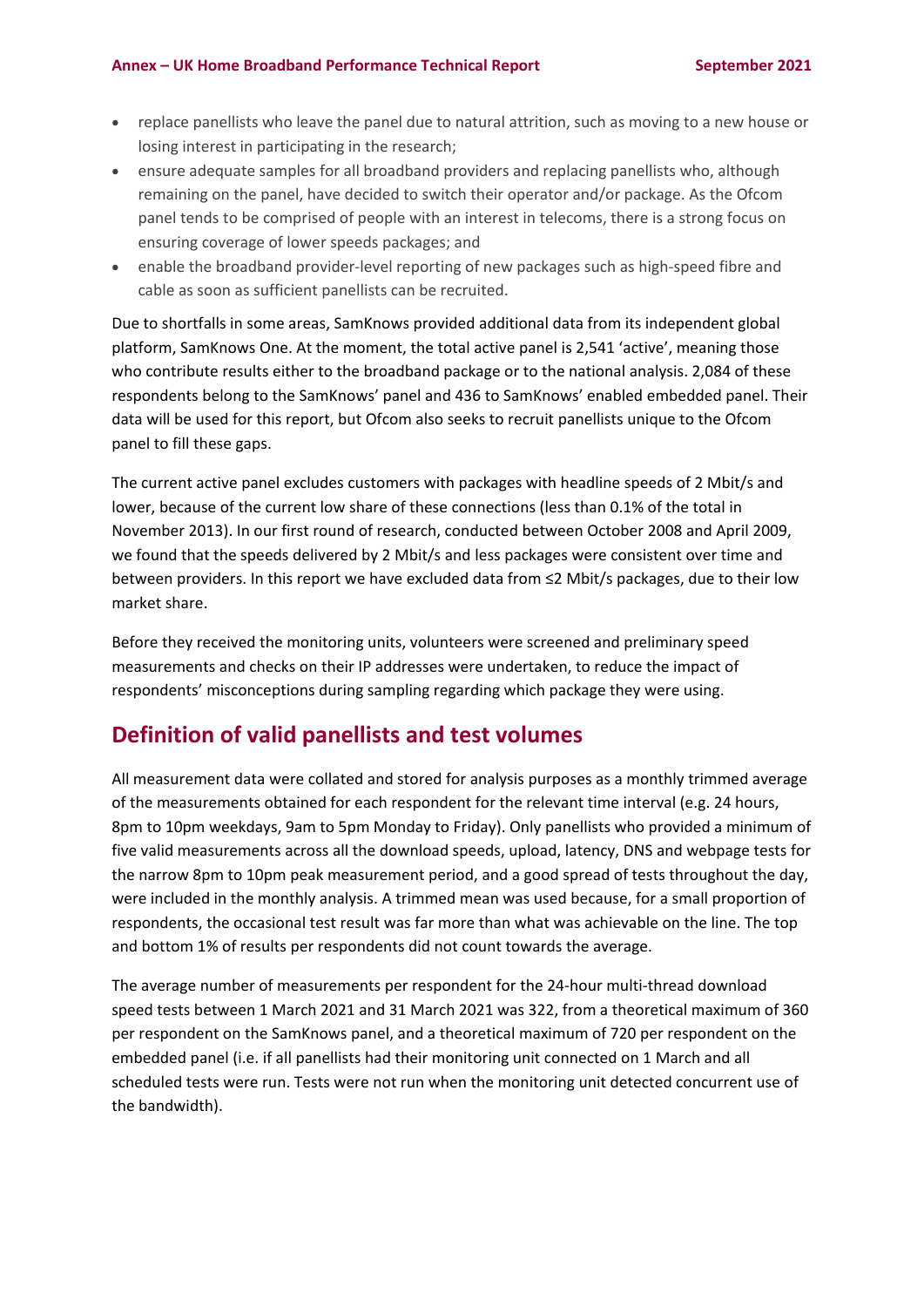Average download speeds are generally very accurately measured, so the main factors limiting the accuracy of the analysis reported here are the number of panellists and the average number of measurements.

### **Quotas and weightings**

Quotas were set before the exact package market shares for operators became available, but results were weighted to be representative at national level. To recruit broadband provider packages to match the specific quota criteria above, and to achieve 100-150 panellists per package, only those broadband packages with more than 250,000 subscribers in total were targeted, although we do include broadband packages with fewer than 250,000 subscribers where we can recruit sufficient panellists, and where we believe a package is important enough to the future development of the market to warrant inclusion in the report.

The results and analysis of the 2,580 panellists' measurement results were divided into two separate datasets, each weighted to targets.

- National panel (over 2 Mbit/s packages): 2,356 panellists. All had at least five valid test measurements across all download tests, with a validated IP address, single measurement speed check, and distance and geographic market classification data.
- Broadband provider package panel: 2,161 panellists. Respondents for this panel consist of panellists from geographic markets 2 and 3 only. There was a target of 100 valid panellists for each package, but the criterion for inclusion in the reporting was an effective sample minimum of c.50 valid panellists (those with a base of fewer than 75 should be treated with caution). Additional validation for the broadband package panel included a review of measured speed against straight-line distance from the exchange to the panellist's premises, and a review of outliers. Any package reassignment identified was made to both the broadband provider package panel and the national panel datasets.
- Rurality panel: 2,356 panellists. All had at least five valid test measurements across all download tests, with a validated IP address, single measurement speed check, and distance and geographic market classification data. The sample composition of this panel is the same as the national panel.

## **Sample weighting**

National panel:

• Weighting by broadband provider market and package shares by LLU/ non-LLU connections supplied by broadband providers as at March 2021, urban/rural, geographic market classification, ADSL distance to exchange (fitted to UK representative exchange line distribution provided by Openreach Limited) and maximum attainable normalisation for FTTC lines.

Broadband provider package panel:

- Weighting to distance from exchange (those panellists with an unrecorded or straight-line distance to the exchange of more than 5km were excluded).
- ADSL2+ packages were normalised by distance from the exchange, to the aggregated distribution of straight-line distance between premises and exchanges of all panellists on those headline packages.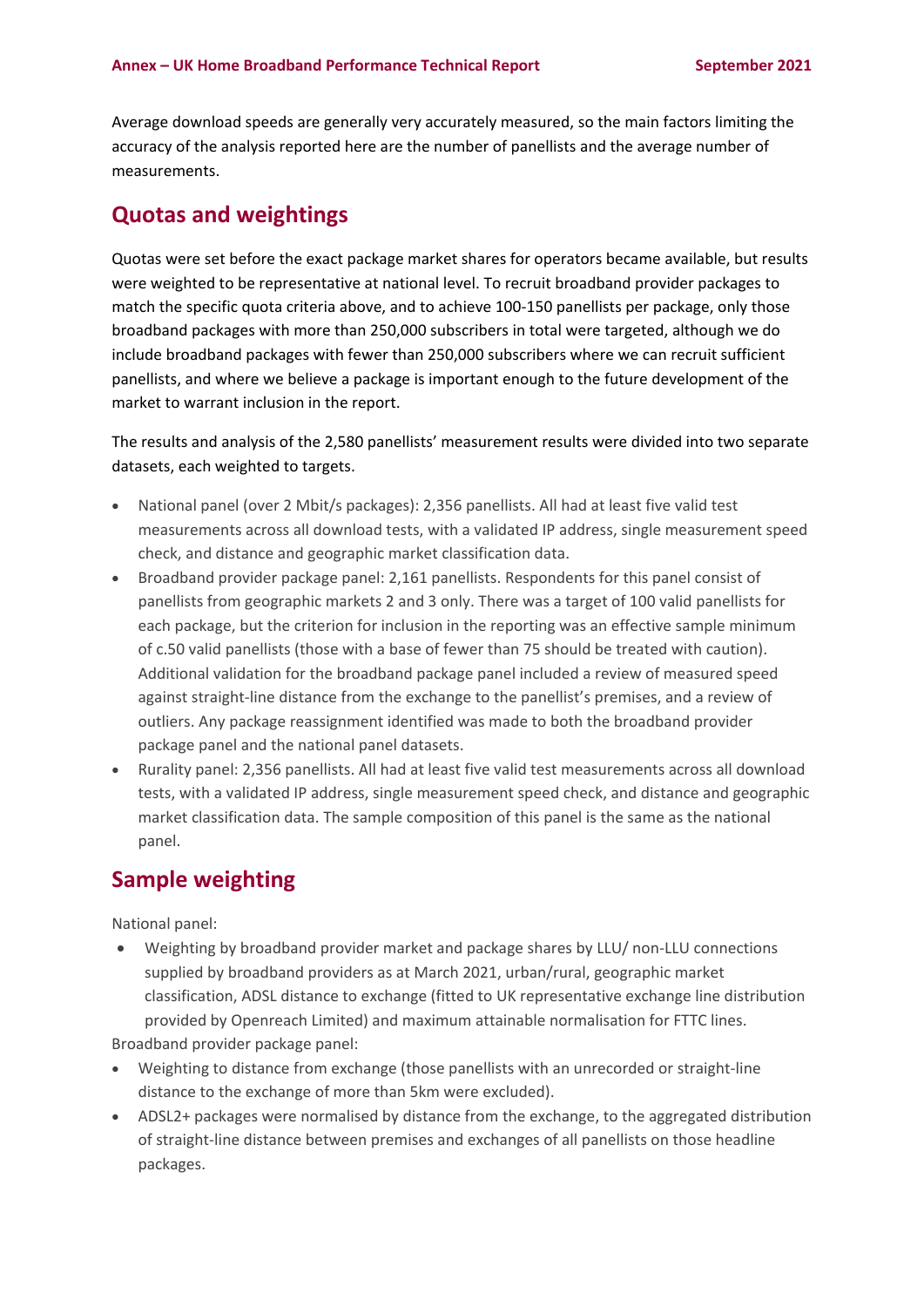### **Annex – UK Home Broadband Performance Technical Report September 2021**

- FTTC packages were normalised to the appropriate maximum attainable speed curve that matched the headline package speed (36 Mbit/s, 50 Mbit/s or 63-67 Mbit/s).
- Sky's 59 Mbit/s package was weighted to the distribution of maximum attainable speed lines serving this package.
- Cable or FTTP packages are not weighted, as speed of service is not directly related to distance from the exchange.

Rurality panel:

- Weighting by package speed tier take-up within technology and within rurality. The weighting structure was formulated using May 2020 data provided to Ofcom by internet service providers.
- As mentioned previously, our measurement approach does not take account of respondentspecific issues, such as wiring, which may influence the speed of connection. Such variations have most impact on high-speed services where a respondent has a short line length.

## **Assigning panellists to broadband provider and broadband package**

The following process was applied, to select panellists and assign them to the correct broadband provider package:

- Volunteer panellists were required to provide their broadband provider, package name, headline speed and download limit from drop-down menus and/or text boxes provided in an online form. This was used as initial categorisation of potential candidates against the target quotas.
	- The stated package name and headline speed (where they allowed identification of the correct broadband provider package) were used to assign panellists to a package.
- Volunteers who matched the sample criteria were screened by broadband provider package, and an average speed reading estimate was obtained to screen actual versus stated package. Those who were successfully screened were sent monitoring units.
	- The stated broadband provider allocation was validated against IP address. When an IP address and stated broadband provider were inconsistent or missing, the volunteer was rejected. When an average speed measurement was outside the feasible range, the volunteer was flagged, and a monitoring unit box dispatched if there was still sample required for the assessed package.
- Once the volunteer correctly connected the monitoring unit and test measurements were received, straight-line distance from home to exchange and geographic market classification were added to the measurement data.
- A further stage of ensuring that respondents were assigned to the correct broadband provider package took place before the analysis stage. The following steps were undertaken:
	- The initial assumption was that the package assignment, recorded in the panel data file, was correct. However, the broadband providers were asked to verify that respondents were on the correct package.
	- However, those participants whose stated and measured package assignments or broadband provider were not consistent, and could not be definitively reconciled, were excluded from the comparison data. Only those panellists with an ADSL connection, who were connected to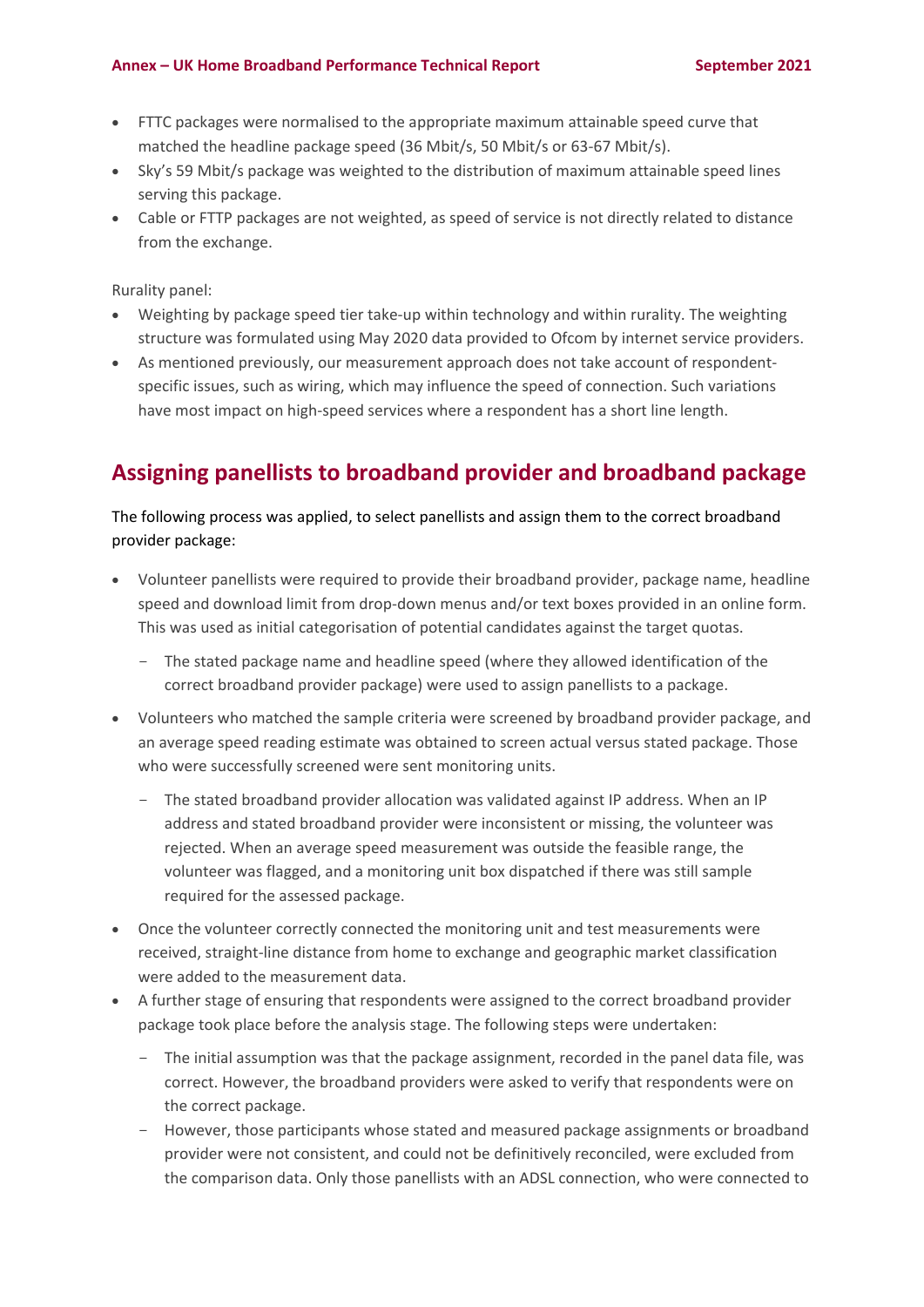an ADSL2+ enabled exchange, were considered for an ADSL2+ package allocation. The above modification (upload speed assignment) was necessary to identify those customers using ADSLMax on an ADSL2+ exchange.

## **Weighting to distance from exchange**

As performance of ADSL broadband is significantly affected by the length of the line between a consumer's premises and the local exchange, any comparison between broadband provider or technology could be affected by the distribution of distance among the sample.

It was therefore necessary to weight the data by distance from the exchange in order to provide likefor-like comparison between the previously published data, to ensure that any differences identified were due to differing performance and not due to a differing distribution of line lengths. Openreach Limited provided three curves which indicate the national distance profile of ADSL1, ADSL2+ and all ADSL lines for all lines in the UK. Each relevant ADSL2+ broadband provider package in the broadband provider package panel is adjusted to match this national profile. ADSL packages in the national panel are adjusted to match the profile of all ADSL lines as provided by Openreach Limited.

Distance from premises to local exchange was captured as the straight-line ('as the crow flies') distance, measured from the full postcodes of premises to the local exchange.

## **Weighting fibre packages**

Although fibre technologies show little speed degradation between the local exchange and the final point where fibre is present, most respondents with fibre have FTTC only. This means that the length of the co-axial cable between the cabinet and the consumer premises can have a significant impact on speed. As the FTTC network is being rolled out into more rural areas, the distribution of distance from the cabinet becomes important, as rural lines tend to be longer than urban.

In a similar manner as weighting for distance from the exchange, for ADSL, Ofcom has decided to normalise for distance from cabinet for FTTC products, to ensure a like-for-like comparison. An identical model to ADSL, based on straight-line distances from the cabinet, is not possible, as the relevant cabinet for many premises will be in the same postcode. Therefore, a proxy for distance from cabinet was used – this is maximum attainable speed. This is a network metric which assesses the line and determines the maximum speed it can carry. Openreach Limited provided the maximum attainable speed for each panellist, and the profile of fibre lines in the UK. Each broadband provider's respondent profile is adjusted to match the national profile and weighted accordingly to ensure like-for-like comparisons.

Ofcom uses a single curve for each speed, which does not discriminate between respondents with self- and engineer-installed lines.

## **Weighting efficiency**

Overall, against the entire weighting framework, the national panel achieved a weighting efficiency of 34%. Since there are five factors making up the national weights, the weighting efficiency is often lower than the broadband provider and rurality panel weighting. It is also affected by the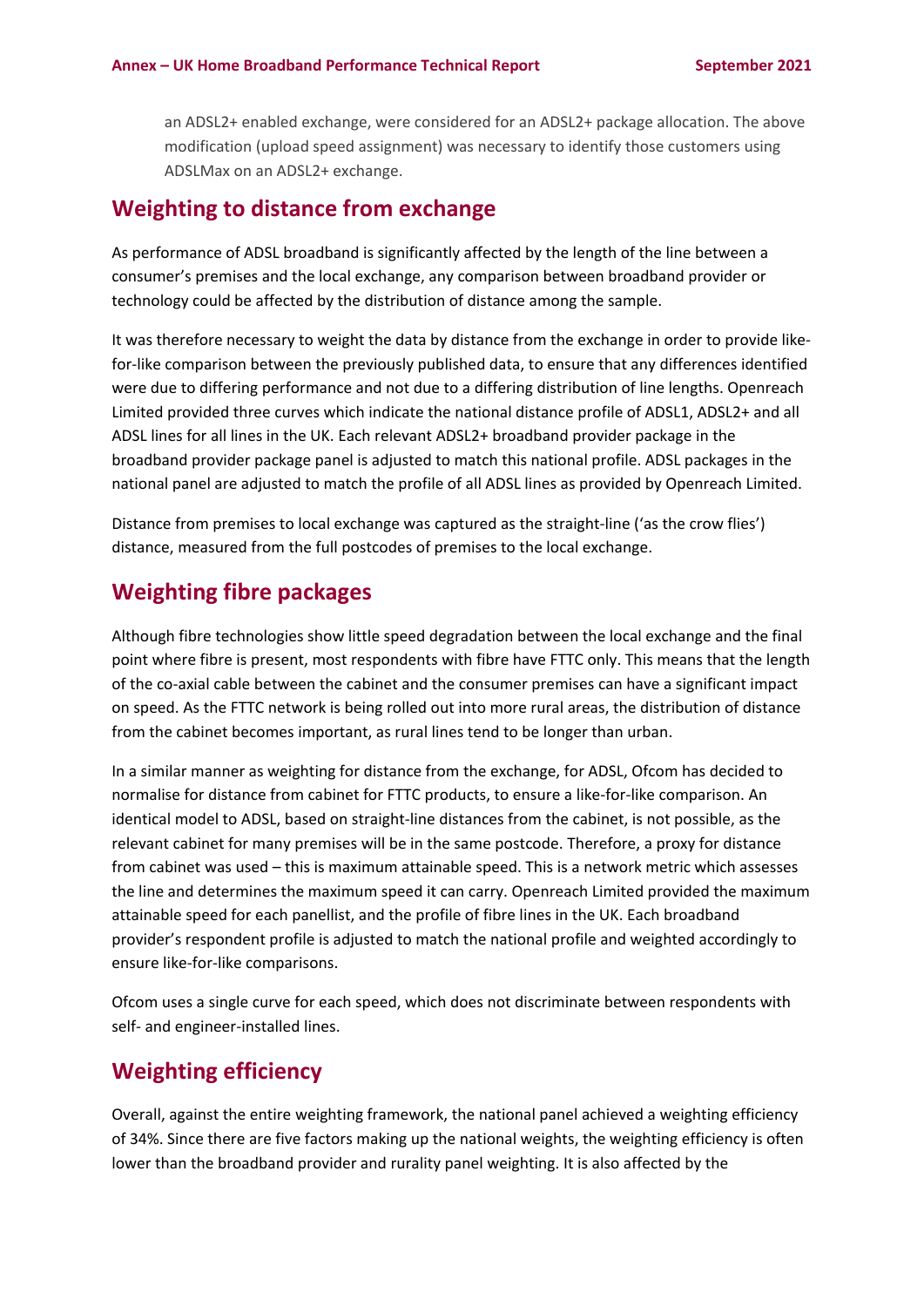composition of our panel and can therefore vary year on year. The under-0.5s are primarily driven by the over-representation (against current market shares) both of some FTTC packages, and panellists in rural areas, and Scotland and Wales. The over-2s are driven by market shortfall for some packages and for under-sampling in market A.

|  | Figure 2.2: National panel range of weights |  |  |
|--|---------------------------------------------|--|--|
|--|---------------------------------------------|--|--|

| <b>Weights</b> | <b>Count</b> | Percentage |
|----------------|--------------|------------|
| Less than 0.5  | 1,196        | 50.8%      |
| $0.5$ to 1     | 477          | 20.2%      |
| 1 to 1.5       | 211          | 9.0%       |
| $1.5$ to $2$   | 133          | 5.6%       |
| More than 2    | 339          | 14.4%      |

*Source: Ofcom*

Overall, against the entire weight frame, the broadband provider package panel achieved a weighting efficiency of 85%. This is because Virgin Media cable and FTTP packages are not weighted, as distance from exchange does not impair download speeds.

### **Figure 2.3: Broadband provider package range of weights**

| <b>Weights</b> | <b>Count</b> | Percentage |
|----------------|--------------|------------|
| Less than 0.5  | 194          | 9.0%       |
| $0.5$ to $1$   | 1,535        | 71.0%      |
| 1 to 1.5       | 344          | 15.9%      |
| $1.5$ to $2$   | 36           | 2.4%       |
| More than 2    | 42           | 1.7%       |
| Source: Ofcom  |              |            |

**Figure 2.4: Weighting efficiency, by broadband provider package**

| <b>Package</b>          | <b>Weighting</b><br>efficiency | Package                        | <b>Weighting</b><br>efficiency |
|-------------------------|--------------------------------|--------------------------------|--------------------------------|
| BT 36 Mbit/s FTTC       | 35.1%                          | BT 76 Mbit/s FTTP              | 100%                           |
| EE 36 Mbit/s FTTC       | 85.9%                          | BT 145 Mbit/s FTTP             | 100%                           |
| Plusnet 36 Mbit/s FTTC  | 85.9%                          | BT 300 Mbit/s FTTP             | 100%                           |
| TalkTalk 38 Mbit/s FTTC | 89.2%                          | KCOM 150Mbit/s FTTP            | 100%                           |
| BT 50 Mbit/s FTTC       | 55.9%                          | Virgin Media 108 Mbit/s cable  | 100%                           |
| Sky 59 Mbit/s FTTC      | 73.9%                          | Virgin Media 213 Mbit/s cable  | 100%                           |
| BT 67 Mbit/s FTTC       | 97.2%                          | Virgin Media 362 Mbit/s cable  | 100%                           |
| EE 67 Mbit/s FTTC       | 94.8%                          | Virgin Media 516 Mbit/s cable  | 100%                           |
| Plusnet 66 Mbit/s FTTC  | 98.8%                          | Virgin Media 1000 Mbit/s cable | 100%                           |
| TalkTalk 67 Mbit/s FTTC | 88.8%                          |                                |                                |

*Source: Ofcom*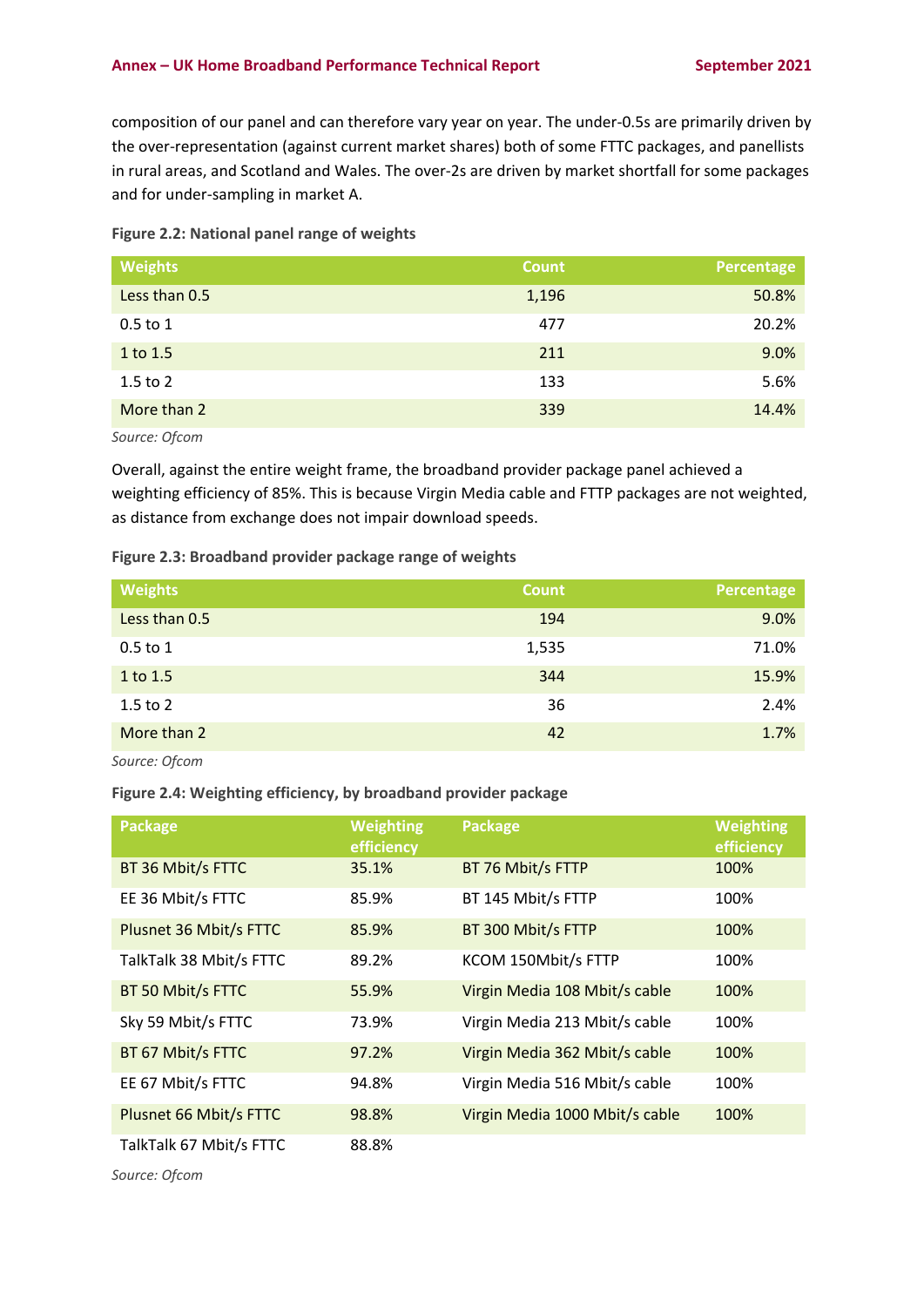Overall, the rurality panel achieved a weighting efficiency of 60%. The sub-samples for both urban and rural ADSL1, and for rural FTTC 50 and FTTC 63-67 packages were boosted to ensure that these panellists did not need to be excessively over-weighted.

| <b>Weights</b> | <b>Count</b> | Percentage |
|----------------|--------------|------------|
| Less than 0.5  | 684          | 29.0%      |
| $0.5$ to 1     | 899          | 38.1%      |
| 1 to 1.5       | 411          | 17.4%      |
| $1.5$ to $2$   | 61           | 2.6%       |
| More than 2    | 305          | 12.9%      |

*Source: Ofcom*

### **Comparison of urban and rural speeds**

Using Bluewave Geographic's Locale dataset, it is possible to segment all UK postcodes into one of seven urban-rural groupings. This dataset, widely used in market research design and sampling, allocates postcodes to a category based on their population density and how close the settlement is to a larger one. The seven groupings range from A (large cities such as London and Birmingham), to G (isolated rural areas such as the Western Isles and Dartmoor).

To simplify the analysis, the groupings have been banded together into two broad groups: urban and rural (population less than 2,500 and in open countryside). This grouping enables us to compare rural and urban areas over time.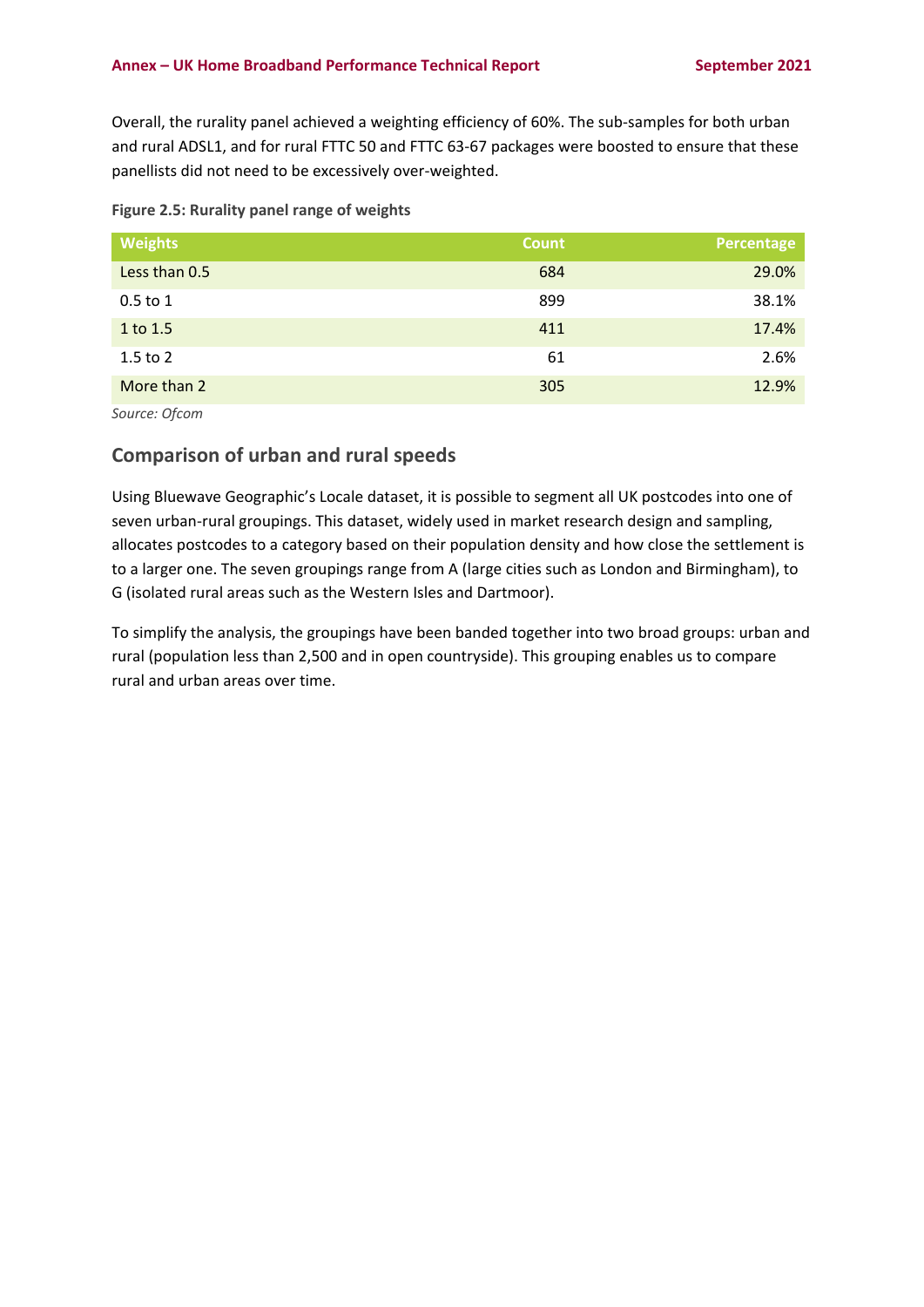# **Annex 3: Sources**

## **Sources**

[A] Source: SamKnows measurement data for all national panel members with a connection in March 2021. Panel base: 2356 (above 10Mbit/s and less than 30Mbit/s: 180; above 30Mbit/s: 2156; ADSL: 196; FTTC: 1172; cable 423; full-fibre: 566) Notes: (1) Data have been weighted by broadband provider package market share, nation and geographic market classification, max attainable speed (FTTC) and distance from exchange (ADSL) to ensure that they are representative of the UK as a whole; (2) Data are collected from multithread download speed tests; (3) The above 10Mbit/s and less than 30Mbit/s includes ADSL2+ connections which are not marketed using a connection speed.

[B] Source: Ofcom, based on data provided by the UK's largest broadband providers by retail market share (representing over 90% of the total market), data as at November of each year, then March 2021. Notes: (1) The up-to-10Mbit/s category includes ADSL2+ connections which are not marketed using a connection speed.

[C] Source: SamKnows measurement data for all rurality panel members with a connection in March 2021. Panel base: urban ADS2+: 99; rural ADSL2+: 77; urban FTTC: 882 and rural FTTC: 293) Notes: (1) Data have been weighted by take-up rates by speed tier and

technology within rurality to ensure urban and rural sub-samples are representative of the market by rurality and of the UK overall; (2) Data are collected from multi-thread download speed tests; (3) The bars indicate that there is a 95% probability that the actual average speed for all corresponding consumers fall within the given range.

[D] Source: SamKnows measurement data for all rurality panel members with a connection in March 2021. Panel base: 2360 (urban: 1885; rural: 475) Notes: (1) Data have been weighted by take-up rates by speed tier and technology within rurality to ensure urban and rural sub-samples are representative of the market by rurality and of the UK overall; (2) Data are collected from multi-thread download speed tests.

[E] Source: SamKnows measurement data for all national panel members with a connection in March 2021. Panel base: 2356 ( ADSL2+: 176; FTTC 36-38: 356; FTTC 50: 58; FTTC 59: 203; FTTC 66-67: 553; cable 108: 98, cable 213: 145; cable 362: 95; cable 516: 5;, FTTP 67: 181; FTTP 145: 147 and FTTP 300: 136) Notes: (1) All connections, ADSL and FTTC data have been weighted by broadband provider package market share, nation and geographic market classification, max attainable speed (FTTC) and distance from exchange (ADSL) to ensure that they are representative of the UK as a whole; (2) Data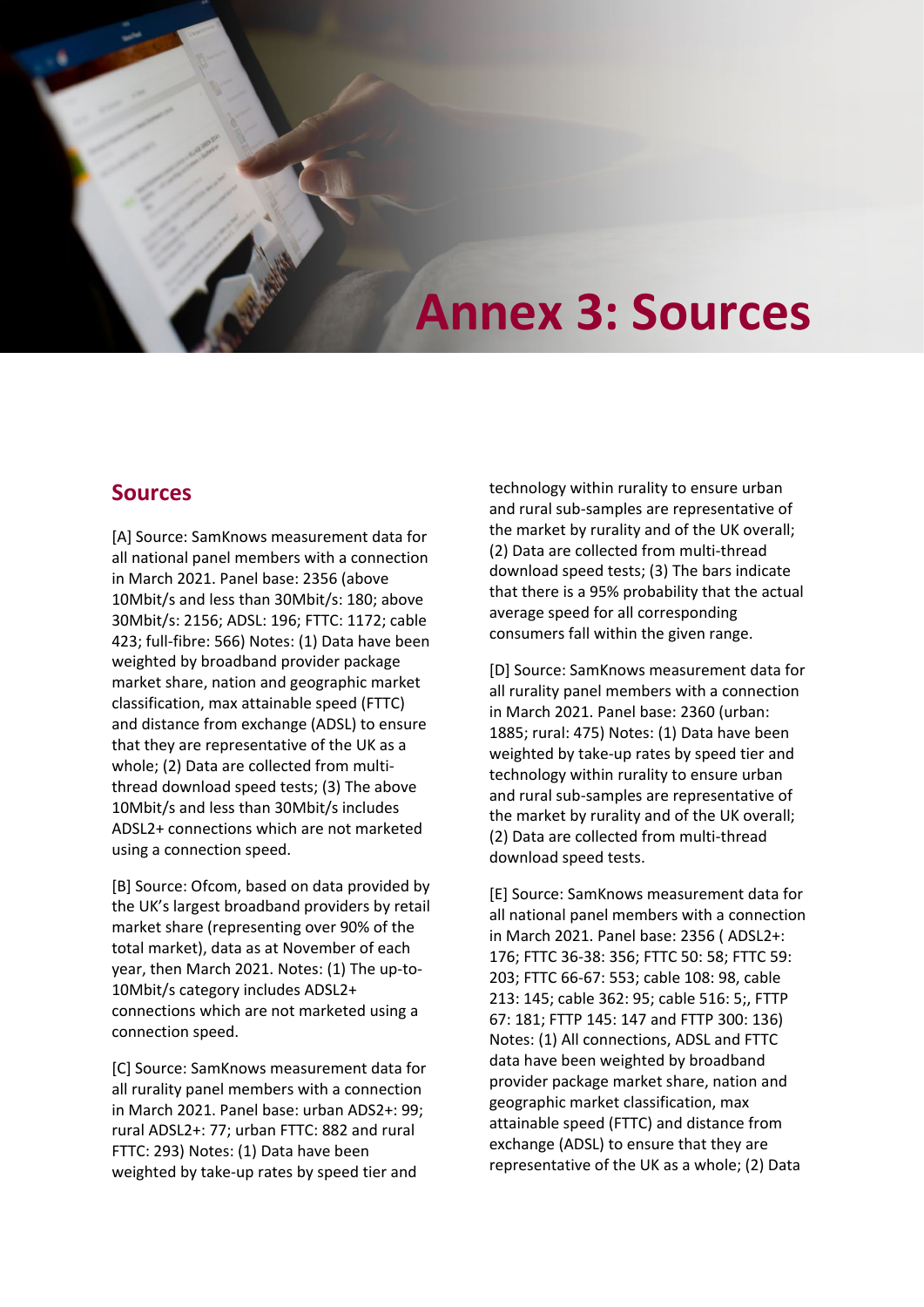are collected from multi-thread download speed tests; (3) Due to the low representation of high-speed cable packages in the UK, broadband provider panel results are used for cable 108Mbit/s, cable 213Mbit/s, cable 362Mbit/s, cable 516Mbit/s, FTTP 67Mbit/s, FTTP 145Mbit/s and FTTP 300Mbit/s.

[F] Source: SamKnows measurement data for all national panel members with a connection in March 2021. Panel base: 2356 ( ADSL2+: 176; FTTC 36-38: 356; FTTC 50: 58; FTTC 59: 203; FTTC 66-67: 553; cable 108: 98, cable 213: 145, cable 362: 95, cable 516: 53, FTTP 67: 181, FTTP 145: 147 and FTTP 300: 136) Notes: (1) All connections, ADSL and FTTC data have been weighted by broadband provider package market share, nation and geographic market classification, max attainable speed (FTTC) and distance from exchange (ADSL) to ensure that they are representative of the UK as a whole; (2) Data are collected from multi-thread download speed tests; (3) Maximum speed is calculated as the average of the daily maximum speeds achieved throughout the month; (4) Due to the low representation of high-speed cable packages in the UK, broadband provider panel results are used for cable 108Mbit/s, cable 213Mbit/s, cable 362Mbit/s, cable 516Mbit/s, FTTP 67Mbit/s, FTTP 145Mbit/s and FTTP 300Mbit/s. (5) The bars indicate that there is a 95% probability that the actual average speed for all corresponding consumers fall within the given range.

[G] Source: SamKnows measurement data for all national panel members with a connection in March 2021. Panel base: 2356 (Above 10Mbit/s and less than 30Mbit/s: 180; above 30Mbit/s: 2156) Notes: (1) Data have been weighted by broadband provider package market share, nation and geographic market classification, max attainable speed (FTTC) and distance from exchange (ADSL) to ensure that they are representative of the UK as a whole; (2) The above 10Mbit/s and less than 30Mbit/s includes ADSL2+ connections which are not marketed using a connection speed.

[H] Source: SamKnows measurement data for all national panel members with a connection

in March 2021. Panel base: ADSL2+: 176; FTTC 36-38: 356; FTTC 50: 58; FTTC 59: 203; FTTC 66-67: 553; cable 108: 98, cable 213: 145, cable 362: 95, cable 516: 53, FTTP 67: 181, FTTP 145: 147 and FTTP 300: 136. Notes: (1) Data have been weighted by broadband provider package market share, nation and geographic market classification, max attainable speed (FTTC) and distance from exchange (ADSL) to ensure that they are representative of the UK as a whole; (2) Due to the low representation of high-speed cable packages in the UK, broadband provider panel results are used for cable 108Mbit/s, cable 213Mbit/s, cable 362Mbit/s and cable 516Mbit/s.

[I] Source: SamKnows measurement data for all national panel members with a connection in March 2021. Panel base: ADSL2+: 176; FTTC 36-38: 356; FTTC 50: 58; FTTC 59: 203; FTTC 66-67: 553; cable 108: 98, cable 213: 145, cable 362: 95, cable 516: 53, FTTP 67: 181, FTTP 145: 147 and FTTP 300: 136. Notes: (1) Data have been weighted by broadband provider package market share, nation and geographic market classification, max attainable speed (FTTC) and distance from exchange (ADSL) to ensure that they are representative of the UK as a whole; (2) Due to the low representation of high-speed packages in the UK, broadband provider panel results are used for cable 108Mbit/s, cable 213Mbit/s, cable 362Mbit/s, cable 516Mbit/s, FTTP 67Mbit/s, FTTP 145Mbit/s and FTTP 300Mbit/s (.3) The bars indicate that there is a 95% probability that the actual number of disconnections for all corresponding consumers fall within the given range.

[J] Source: SamKnows measurement data for all broadband panel members with a connection in November March 2021. Panel base: BT 300Mbit/s full-fibre: 136; BT 145Mbit/s full-fibre: 146; BT 67Mbit/s fullfibre: 127; Virgin 516Mbit/s cable: 42; Virgin 363Mbit/s cable: 95; Virgin 213Mbit/s cable: 145; Virgin 108Mbit/s cable: 98; TalkTalk 67Mbit/s FTTC: 110; TalkTalk 36Mbit/s FTTC: 85; Plusnet 66Mbit/s FTTC: 187; Plusnet 36Mbit/s FTTC: 113; EE 67Mbit/s FTTC: 72; EE 36Mbit/s FTTC: 59; BT 67Mbit/s FTTC: 243; BT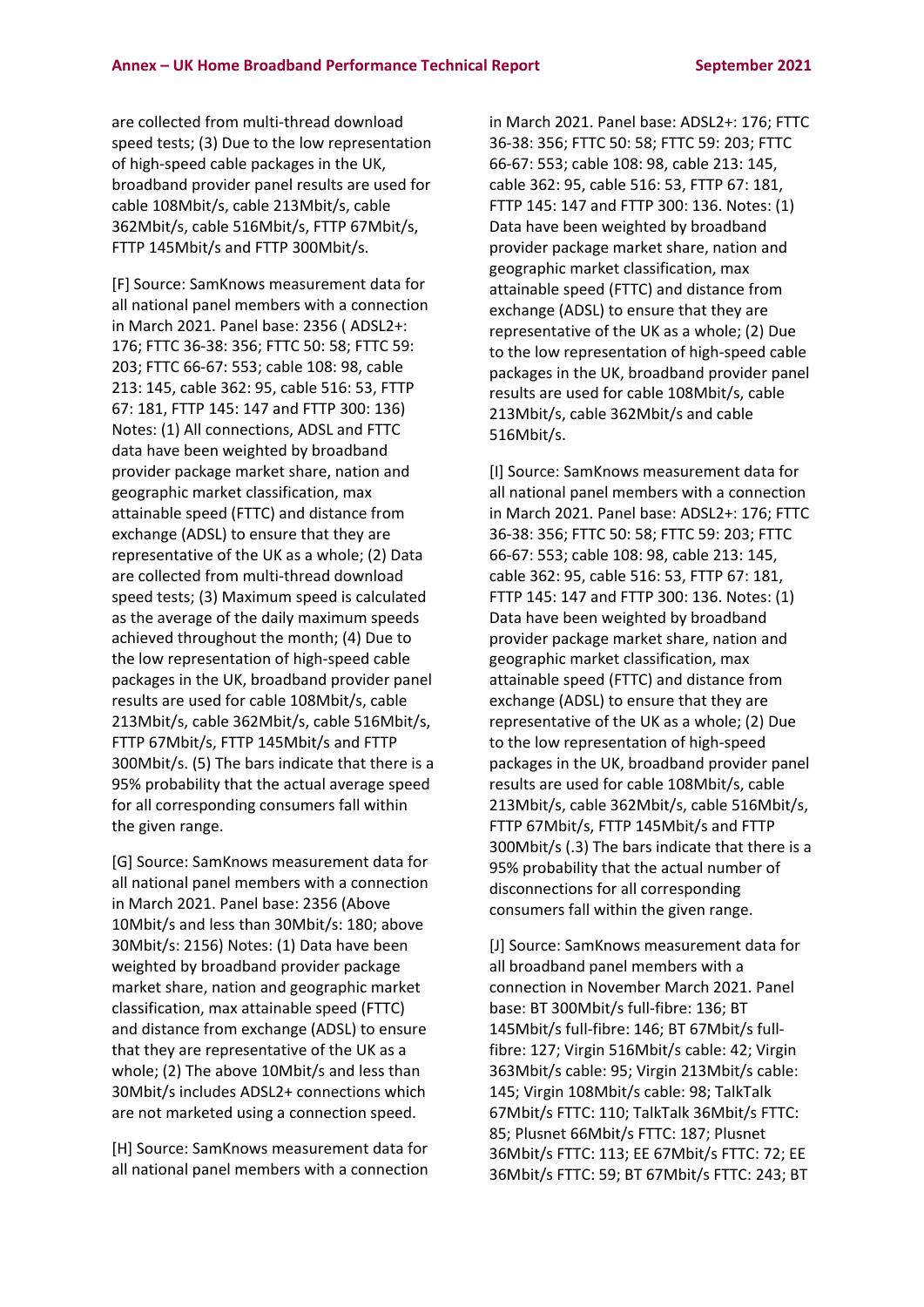50Mbit/s FTTC: 53; BT 36Mbit/s FTTC: 95; Sky 59Mbit/s FTTC: 203; ADSL2+: 176. Notes: (1) FTTC data have been normalised to the UK profile by max attainable line speed to ensure that operators can be compared on a like-forlike basis; (2) Data are collected from multithread download speed tests; (3) The bars indicate that there is a 95% probability that the actual average speed for all corresponding consumers fall within the given range.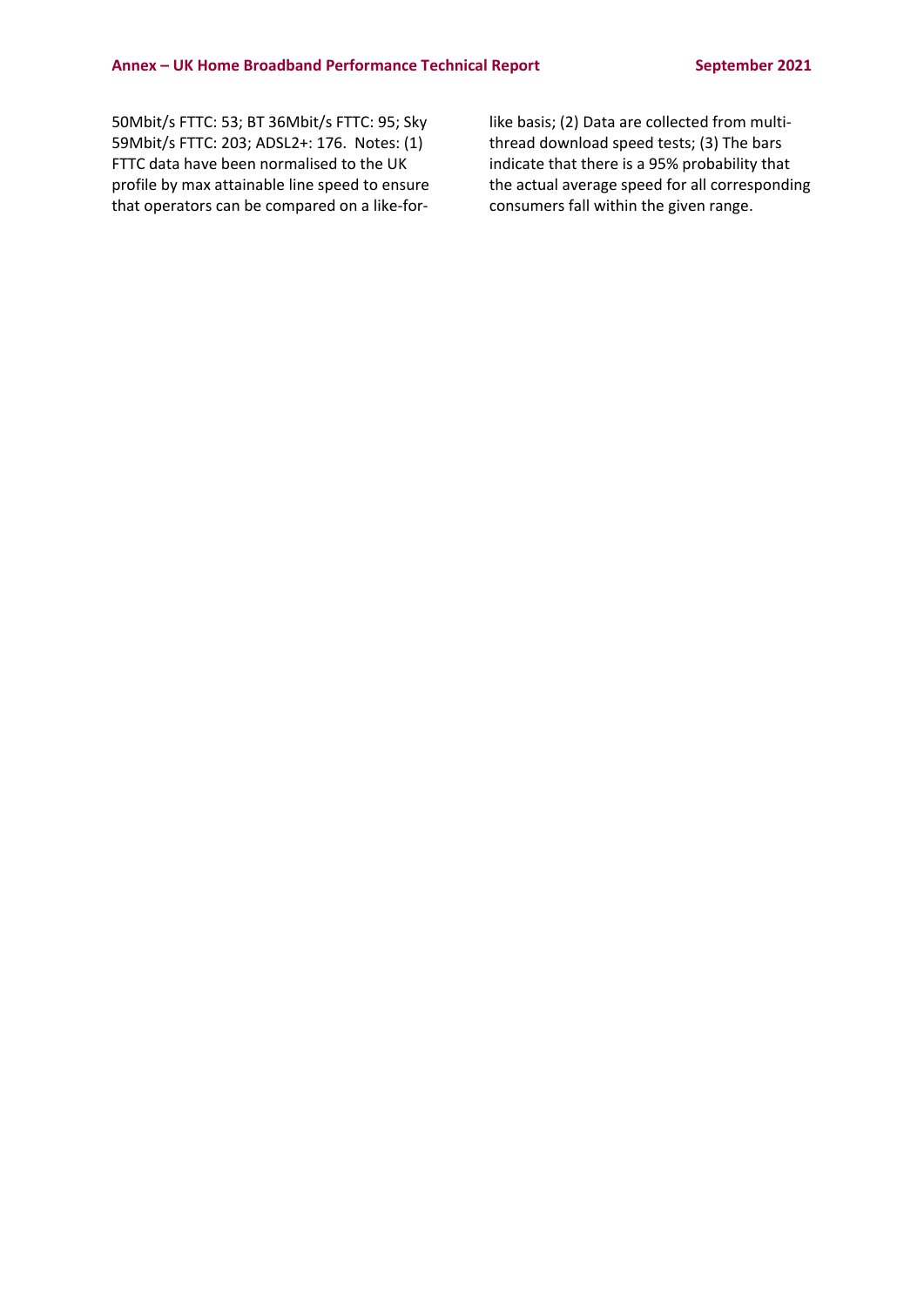# **Annex 4: Glossary of terms**

**ADSL** Asymmetric digital subscriber line. A digital technology that allows the use of a standard telephone line to provide high speed data communications. Allows higher speeds in one direction (towards the customer) than the other.

**ADSL2+** An improved version of ADSL, offering higher speeds, especially on shorter telephone lines. In the case of ADSL2+, theoretical speeds of up to 24 Mbit/s can be delivered towards the customer.

**Advertised speed** The speed at which broadband services are typically marketed, usually expressed in Mbit/s (megabits per second).

**Bandwidth** The maximum amount of data that can be transmitted along a channel.

**Broadband** A service or connection generally defined as being 'always on', providing a bandwidth greater than narrowband.

**Broadband provider** A company providing broadband internet access.

**Broadband speed** The speed at which data are transmitted over a broadband connection, usually measured in Mbit/s (megabits per second).

**Cable** Sometimes referred to as hybrid fibre coaxial (HFC) networks, cable networks combine optical fibre and coaxial cable (a cable made up of a conductor and a tubular insulating layer) to carry TV and broadband signals to end users. DOCSIS (data over cable service interface specification) is the technology standard used to deliver high speed broadband over HFC networks.

**Contention** A slowdown in performance caused when multiple users share the same bandwidth within a network and the bandwidth available is less than the aggregate demand.

**Download speed** The rate of data transmission from a network operator's access node to a customer, typically measured in Megabits per second (Mbit/s).

**Exchange** The local telephone exchange is the building where all customers' copper telephone lines are connected to enable telephone calls to be switched, and where network equipment is installed which enables customers' data traffic to be routed via an operator's core network to its destination.

**FTTC** Fibre-to-the-cabinet. An access network consisting of optical fibre extending from the